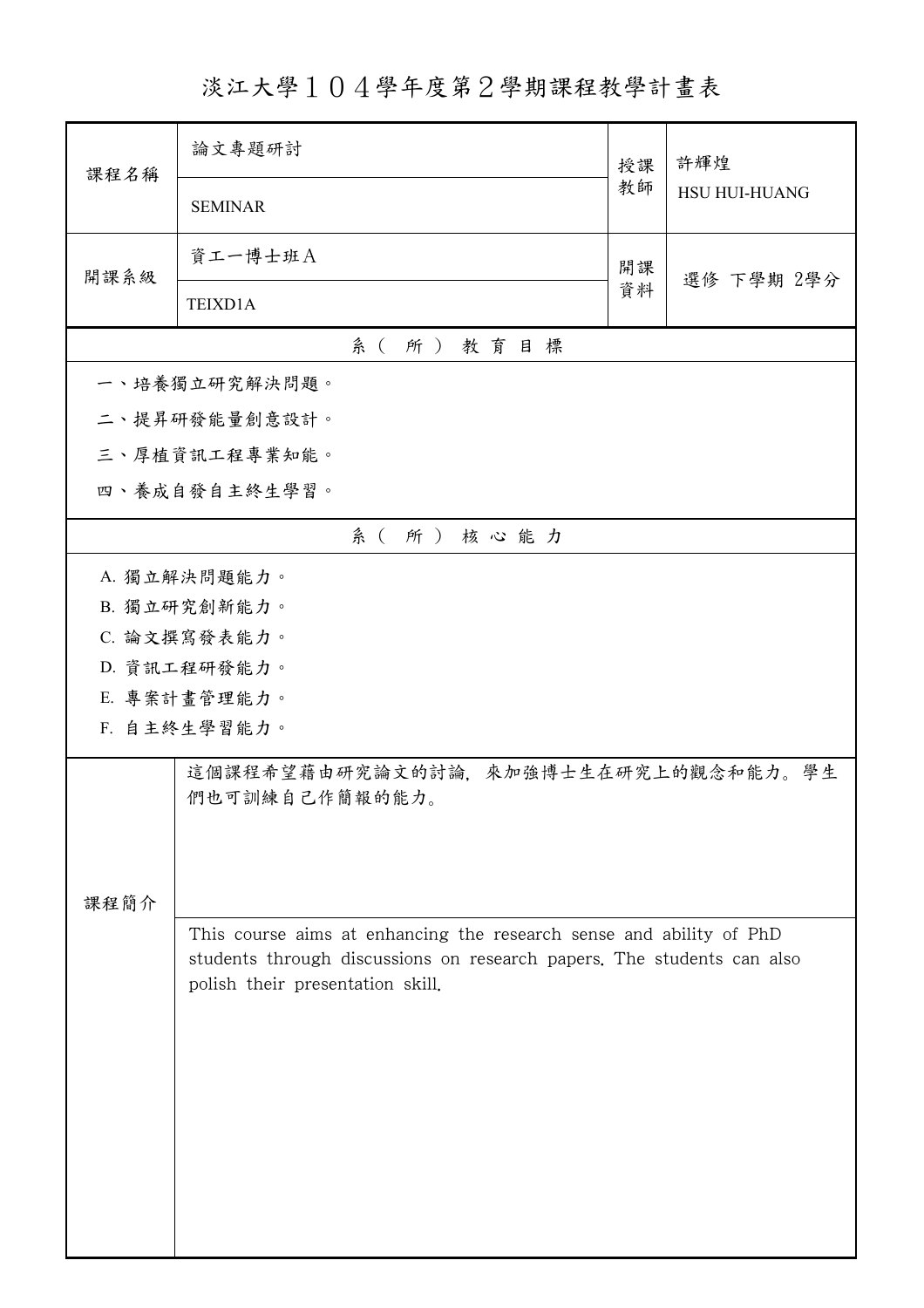本課程教學目標與目標層級、系(所)核心能力相關性 一、目標層級(選填): (一)「認知」(Cognitive 簡稱C)領域:C1 記憶、C2 瞭解、C3 應用、C4 分析、 C5 評鑑、C6 創造

- (二)「技能」(Psychomotor 簡稱P)領域:P1 模仿、P2 機械反應、P3 獨立操作、 P4 聯結操作、P5 自動化、P6 創作
- (三)「情意」(Affective 簡稱A)領域:A1 接受、A2 反應、A3 重視、A4 組織、 A5 內化、A6 實踐
- 二、教學目標與「目標層級」、「系(所)核心能力」之相關性:
	- (一)請先將課程教學目標分別對應前述之「認知」、「技能」與「情意」的各目標層級, 惟單項教學目標僅能對應C、P、A其中一項。
	- (二)若對應「目標層級」有1~6之多項時,僅填列最高層級即可(例如:認知「目標層級」 對應為C3、C5、C6項時,只需填列C6即可,技能與情意目標層級亦同)。
	- (三)再依據所訂各項教學目標分別對應其「系(所)核心能力」。單項教學目標若對應 「系(所)核心能力」有多項時,則可填列多項「系(所)核心能力」。

(例如:「系(所)核心能力」可對應A、AD、BEF時,則均填列。)

| 序              | 教學目標(中文)       | 教學目標(英文)                              | 相關性            |              |  |  |  |  |
|----------------|----------------|---------------------------------------|----------------|--------------|--|--|--|--|
| 號              |                |                                       | 目標層級           | 系(所)核心能力     |  |  |  |  |
| $\mathbf{1}$   | 掌握各式的研究主题      | Comprehend various research<br>topics | C <sub>5</sub> | AB           |  |  |  |  |
| $\overline{2}$ | 強化研究上的觀念和能力    | Enhance research sense and<br>ability | C6             | <b>ABDF</b>  |  |  |  |  |
| $\overline{3}$ | 磨練口頭報告的技巧      | Polish presentation skill             | C <sub>5</sub> | $\mathsf{C}$ |  |  |  |  |
|                | 教學目標之教學方法與評量方法 |                                       |                |              |  |  |  |  |
| 序<br>號         | 教學目標           | 教學方法                                  | 評量方法           |              |  |  |  |  |
| $\mathbf{1}$   | 掌握各式的研究主题      | 講述、討論                                 | 報告、上課表現        |              |  |  |  |  |
| $\overline{2}$ | 強化研究上的觀念和能力    | 講述、討論                                 | 報告、上課表現        |              |  |  |  |  |
| $\overline{3}$ | 磨練口頭報告的技巧      | 講述、討論                                 | 報告、上課表現        |              |  |  |  |  |
|                |                |                                       |                |              |  |  |  |  |
|                |                |                                       |                |              |  |  |  |  |
|                |                |                                       |                |              |  |  |  |  |
|                |                |                                       |                |              |  |  |  |  |
|                |                |                                       |                |              |  |  |  |  |
|                |                |                                       |                |              |  |  |  |  |
|                |                |                                       |                |              |  |  |  |  |
|                |                |                                       |                |              |  |  |  |  |
|                |                |                                       |                |              |  |  |  |  |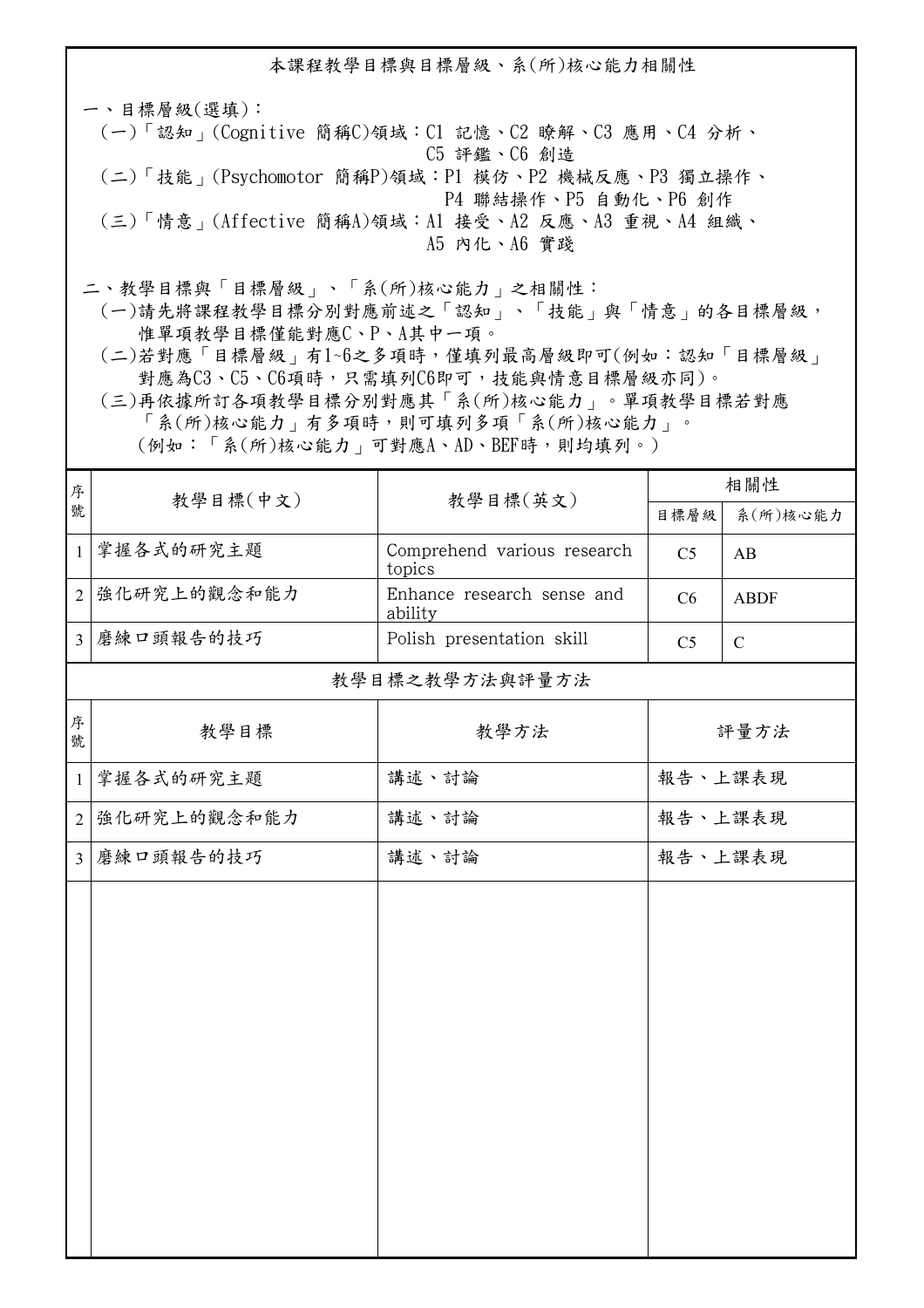| 本課程之設計與教學已融入本校校級基本素養        |                            |                                     |                                              |    |  |
|-----------------------------|----------------------------|-------------------------------------|----------------------------------------------|----|--|
| 淡江大學校級基本素養                  |                            |                                     | 內涵說明                                         |    |  |
| 全球視野                        |                            |                                     | 培養認識國際社會變遷的能力,以更寬廣的視野了解全球化<br>的發展。           |    |  |
| 資訊運用                        |                            |                                     | 熟悉資訊科技的發展與使用,並能收集、分析和妥適運用資<br>訊。             |    |  |
| 洞悉未來                        |                            |                                     | 瞭解自我發展、社會脈動和科技發展,以期具備建構未來願<br>景的能力。          |    |  |
| 品德倫理                        |                            |                                     | 了解為人處事之道,實踐同理心和關懷萬物,反省道德原則<br>的建構並解決道德爭議的難題。 |    |  |
| 獨立思考                        |                            |                                     | 鼓勵主動觀察和發掘問題,並培養邏輯推理與批判的思考能<br>力。             |    |  |
| 樂活健康                        |                            |                                     | 注重身心靈和環境的和諧,建立正向健康的生活型態。                     |    |  |
| 團隊合作                        |                            |                                     | 體察人我差異和增進溝通方法,培養資源整合與互相合作共<br>同學習解決問題的能力。    |    |  |
| 美學涵養<br>$\langle \ \rangle$ |                            |                                     | 培養對美的事物之易感性,提升美學鑑賞、表達及創作能<br>力。              |    |  |
|                             |                            |                                     | 授課進度表                                        |    |  |
| 週<br>欤                      | 日期起訖                       |                                     | 內 容 (Subject/Topics)                         | 備註 |  |
|                             | $105/02/15$ ~<br>105/02/21 | Introduction                        |                                              |    |  |
| 2                           | $105/02/22$ ~<br>105/02/28 | Student presentation and discussion |                                              |    |  |
| 3                           | $105/02/29$ ~<br>105/03/06 | Student presentation and discussion |                                              |    |  |
| 4                           | $105/03/07$ ~<br>105/03/13 | Student presentation and discussion |                                              |    |  |
| 5                           | $105/03/14$ ~<br>105/03/20 | Student presentation and discussion |                                              |    |  |
| 6                           | $105/03/21$ ~<br>105/03/27 | Student presentation and discussion |                                              |    |  |
|                             | $105/03/28$ ~<br>105/04/03 | Student presentation and discussion |                                              |    |  |
| 8                           | $105/04/04$ ~<br>105/04/10 | 教學觀摩週 停课一次                          |                                              |    |  |
| $\mathbf Q$                 | $105/04/11$ ~<br>105/04/17 | Student presentation and discussion |                                              |    |  |
| 10                          | $105/04/18$ ~<br>105/04/24 | Midterm evaluation                  |                                              |    |  |
| 11                          | $105/04/25$ ~<br>105/05/01 | Student presentation and discussion |                                              |    |  |
| 12                          | $105/05/02$ ~<br>105/05/08 | Student presentation and discussion |                                              |    |  |
|                             |                            |                                     |                                              |    |  |